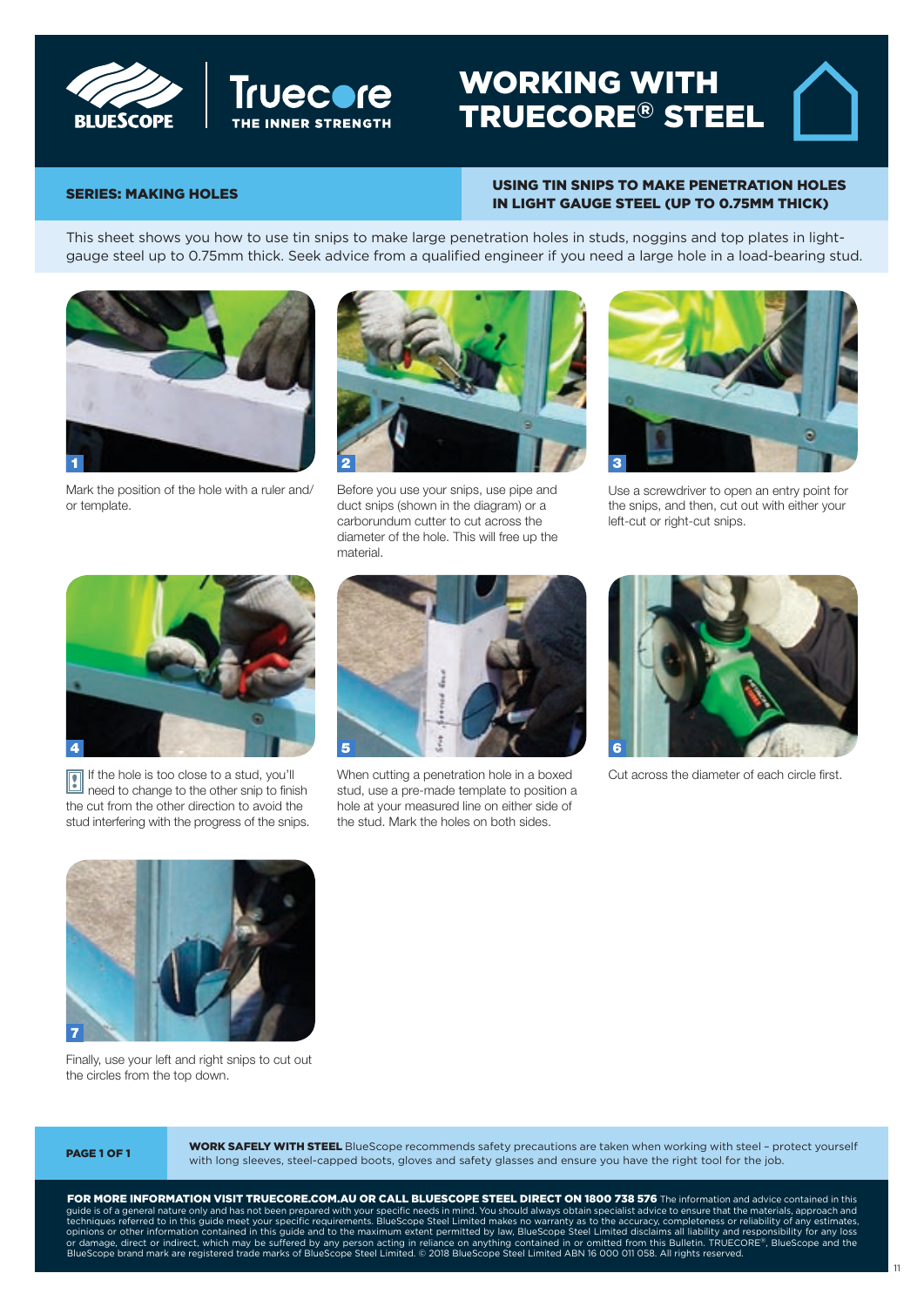# 75mm box stud penetration

**1** IMPORTANT: Refer to scale (cm) drawing above to ensure template is viewed at actual size. Recommended print size A3.



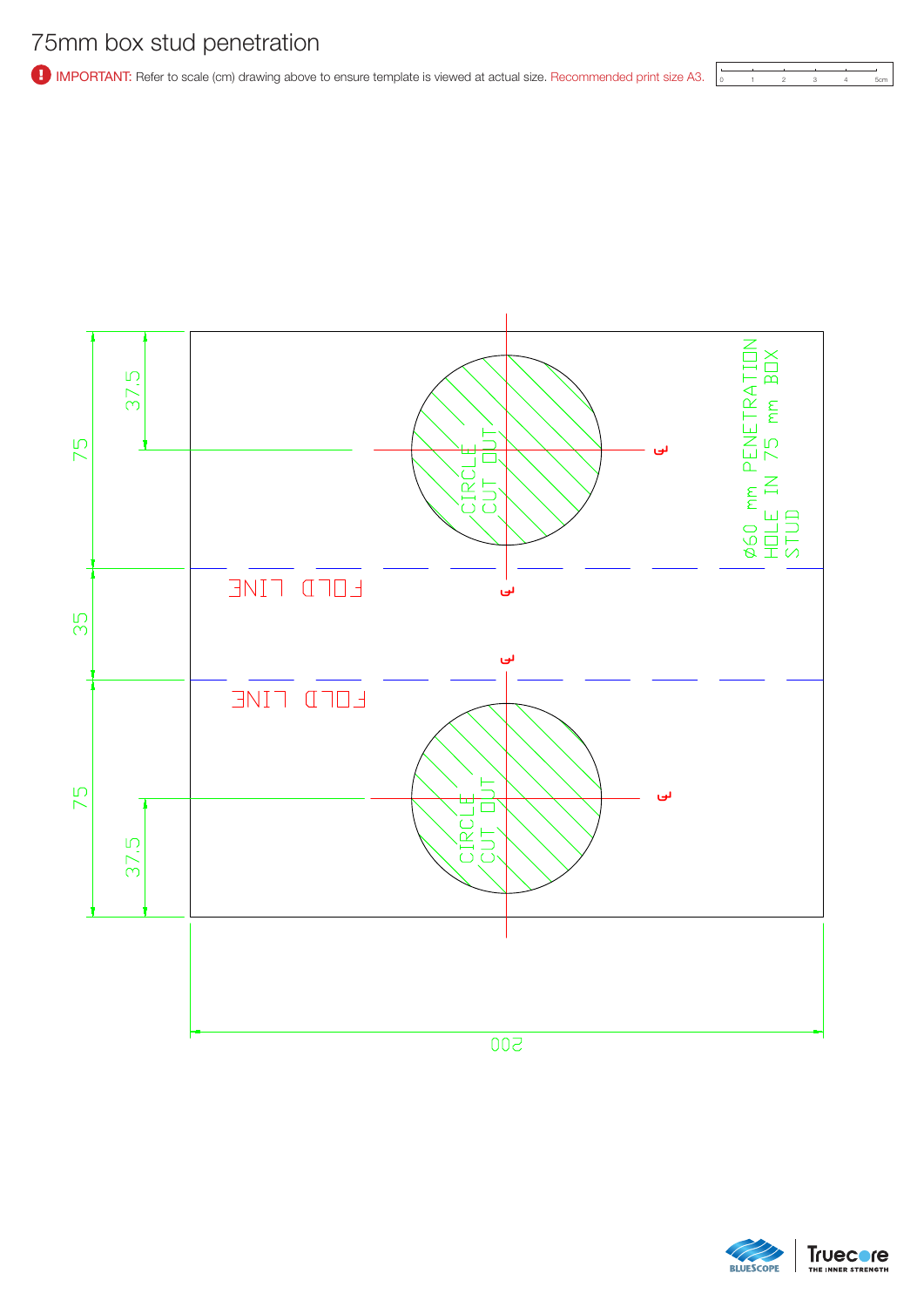## 75mm stud penetration

<sup>1</sup> IMPORTANT: Refer to scale (cm) drawing above to ensure template is viewed at actual size. Recommended print size A3.



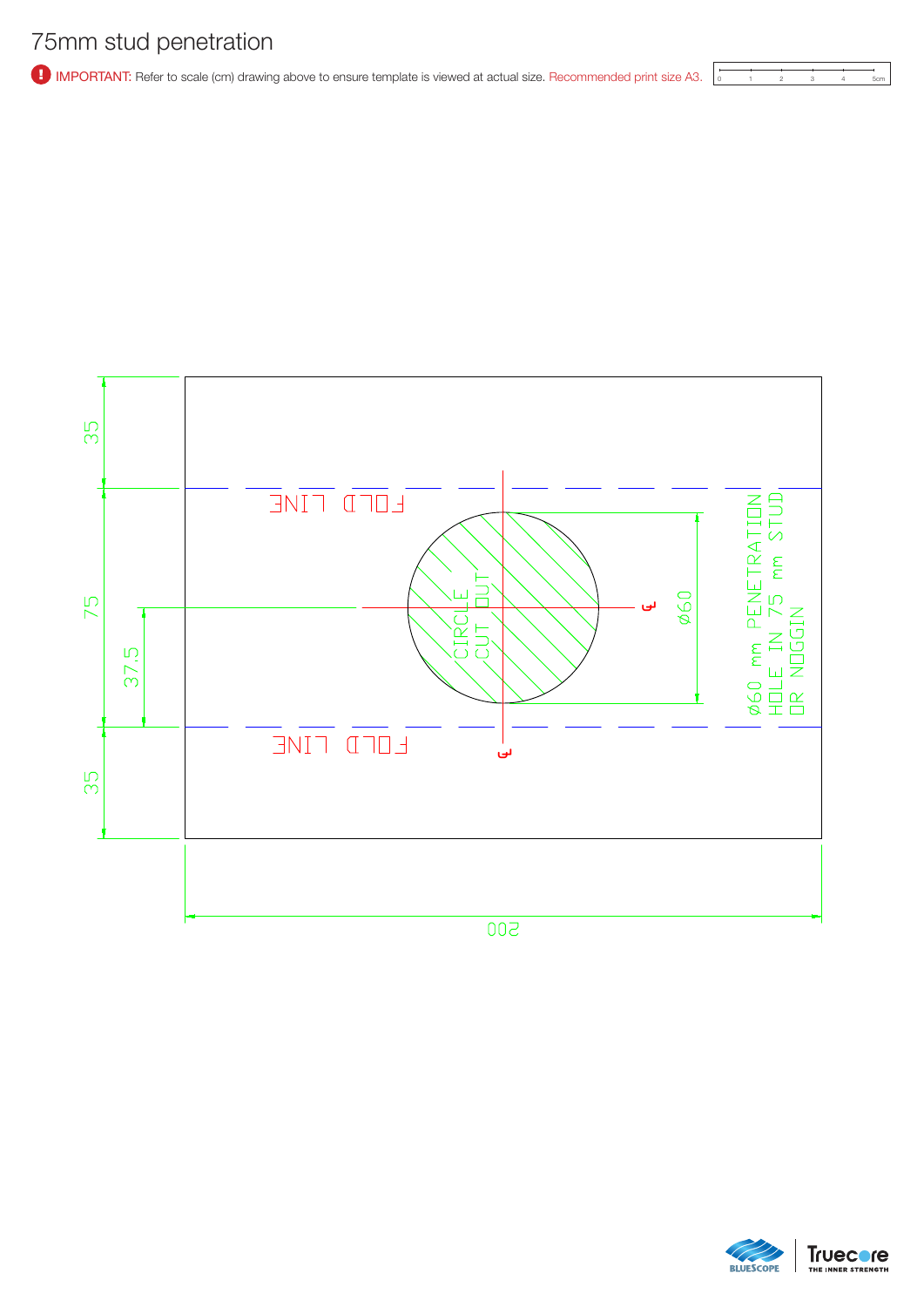<sup>1</sup> IMPORTANT: Refer to scale (cm) drawing above to ensure template is viewed at actual size. Recommended print size A3.





**Truecore BLUESCOPE** THE INNER STRENGTH